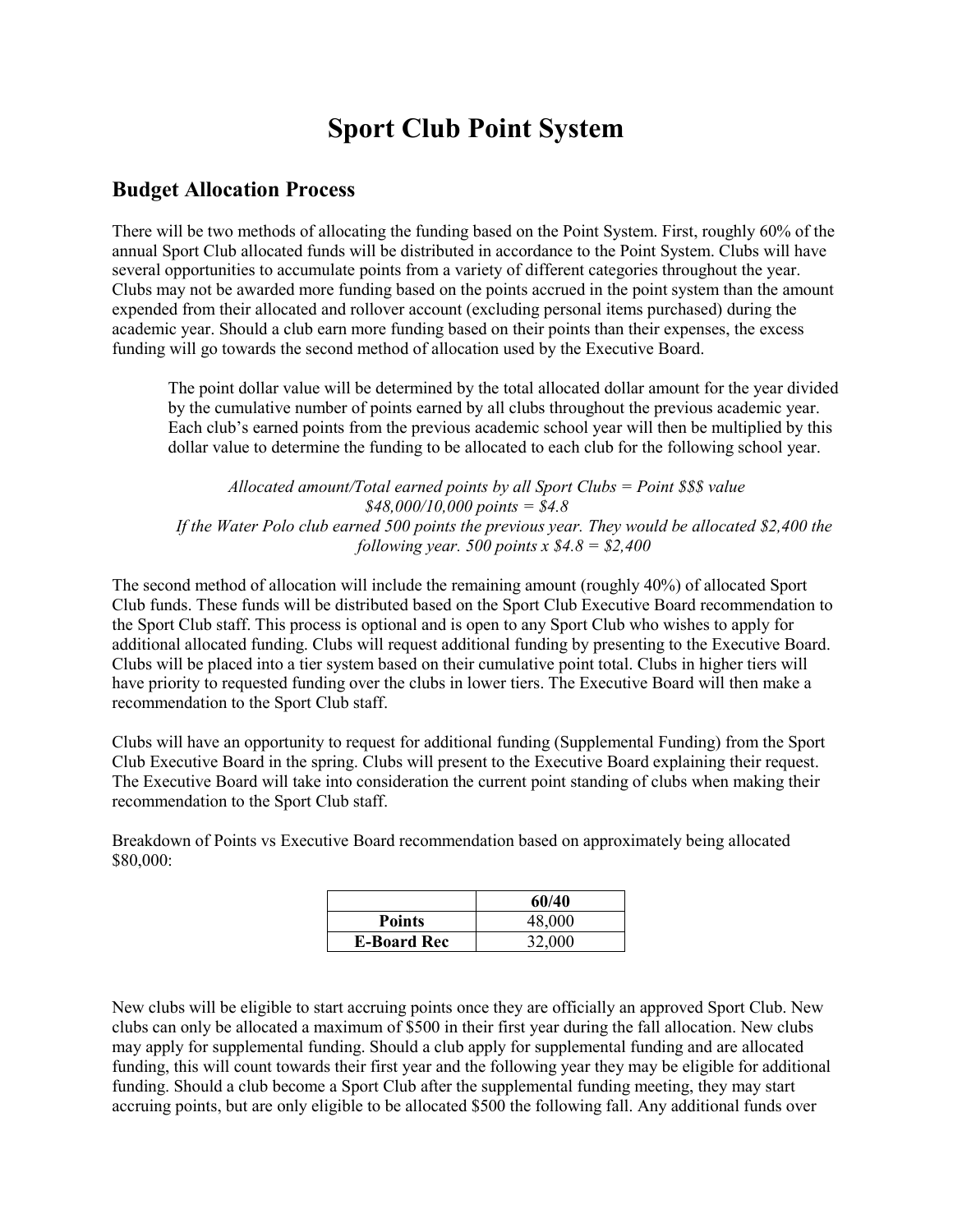\$500 will be placed into the funds being allocated by the Sport Club Executive Board. The new club may continue earning points after they have reached \$500 as it will affect their tier ranking for the following year's request.

## **Point System Categories**

Clubs may start accumulating points at the first new student/transfer orientation fair in June. The deadline for earning points will be the last day of Sport Club practices of the spring semester. No points may be earned during the universities dead week and finals period. The only categories that points can be earned during the summer are orientation fairs and approved fundraisers. The points earned during the summer will be applied to the upcoming academic year. Should a club qualify for a regional and/or national event through their National Governing Body that is held after the point accumulation deadline, the club may appeal to the Sport Club staff to be awarded the points.

#### **Attendance: Monthly Meetings, Leadership Orientation, and Workshops**

No Maximum

- 10 points for 1 officer attending Monthly Council meetings and Leadership Orientations (fall only). Max 10 points per event. The officer must be present during the entire meeting. Special circumstances may be appealed to the Sport Club Staff.
- Leader workshops 10 points for 1 officer attending each workshop. Max 10 pints per event.
- Participant workshops 1 point per person, 10 pints max/club, 30 points max/semester.
- Small Groups 10 points for 1 President attending the Small Group meeting

#### **Membership**

Maximum of 60 points annually

- 10 points for 10-19 active\* members
- 20 points for 20-39 active\* members
- 30 points for 40 or more active\* members

\*active members are defined as members who are on the active roster on IMLeagues

#### **Recruitment and Awareness**

Maximum of 150 points annually

- 5 points for each event the club is represented (Freshman Orientation, SC Fair, Rec Extravaganza, Mean Green Fling, University Day)
- 5 point for individual club tabling in the Rec or on campus
- 5 points for club article in the NT Daily and or NT News (20 points max, clubs must provide the article/link to the story in order to receive points)
- Posting on an individual club Instagram must tag SC IG to get points. 10 points in the fall and 10 points in the spring (max of 20 points).
- Submitting content for a post on the Sport Club Instagram page. 10 points in the fall and 10 points in the spring (max of 20 points).
- Hold an interest meeting. 10 points in the fall and 10 points in the spring (max of 20 points).

#### **Travel and Competitions**

No maximum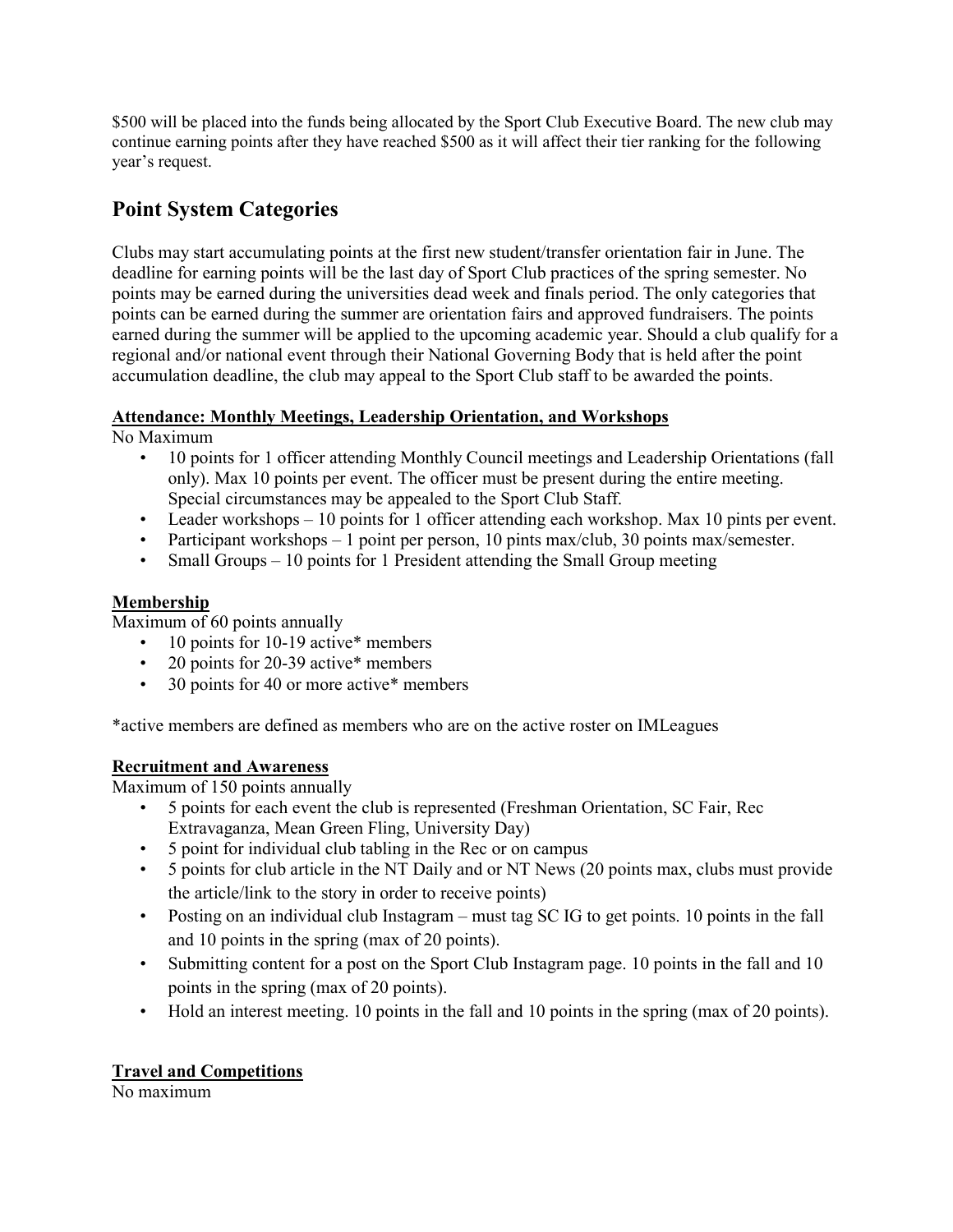- 10 points for each home event or travel within DFW Metroplex (under 60 miles), with completed and submitted on time pre/post paperwork (5+ members)
- 15 points for each competition outside the DFW Metroplex (over 60 miles, one way), with completed and submitted on time pre/post paperwork (5-10 members)
- 20 points for each competition outside the DFW Metroplex (over 60 miles, one way), with completed and submitted on time pre/post paperwork (11+ members)
- 25 points for each competition outside the DFW Metroplex (over 500 miles, one way), with completed and submitted on time pre/post paperwork. (5+ members)
- 10 points for hosting an approved alumni event, with completed and submitted on time pre/post paperwork and alumni roster w/ name, address, e-mail, phone number, and participation year must be included (maximum 1/year)
- 25 points for hosting a tournament/event (5 or more teams or 20 participants), with completed and submitted on time pre/post paperwork (may be a UNT event or in conjunction with a NGB and/or facility)

Competitions/events are defined as a club participating in a game/match/contest/tournament against another university or a part of an approved National Governing body. Clubs are awarded points based on days of competitions, not the amount of actual games in a day. Ex: If a club travels to a tournament outside the DFW area and competes for 2 days, they will be awarded 10 points. A minimum of 5 club members must travel and compete in order to receive points. Special circumstances may be appealed to the Sport Club Staff.

In addition for receiving the travel points for competitions, a club may earn the following bonus points:

- 10 points for each regional tournament/event hosted by an affiliated National Governing body, with completed and submitted on time pre/post paperwork
- 15 points for each regional tournament/event hosted by an affiliated National Governing body in which the club qualified for, with completed and submitted on time pre/post paperwork
- 20 points for each national tournament/event hosted by an affiliated National Governing body, with completed and submitted on time pre/post paperwork
- 25 points for each national tournament/event hosted by an affiliated National Governing body in which the club qualified for, with completed and submitted on time pre/post paperwork

## **Fundraising**

Maximum of 150 points annually

- 25 points for each fundraiser with profits ranging from \$0 \$299.99
- 50 points for each fundraiser with profits ranging from \$300 and above

All fundraisers must be pre-approved and turned in 2 weeks prior to the event and fundraising money must be deposited into the clubs roll-over account to receive points. Letter drives (requesting for donations) and accepting donations as a fundraiser will each count as one event where the total amount raised will earn a single point value. Date ranges of start and end dates will need to be submitted in the request. Profits from hosting tournaments/competitions will be counted as a fundraiser in addition to earning points for hosting the event.

#### **Membership Dues**

Maximum of 120 points annually per club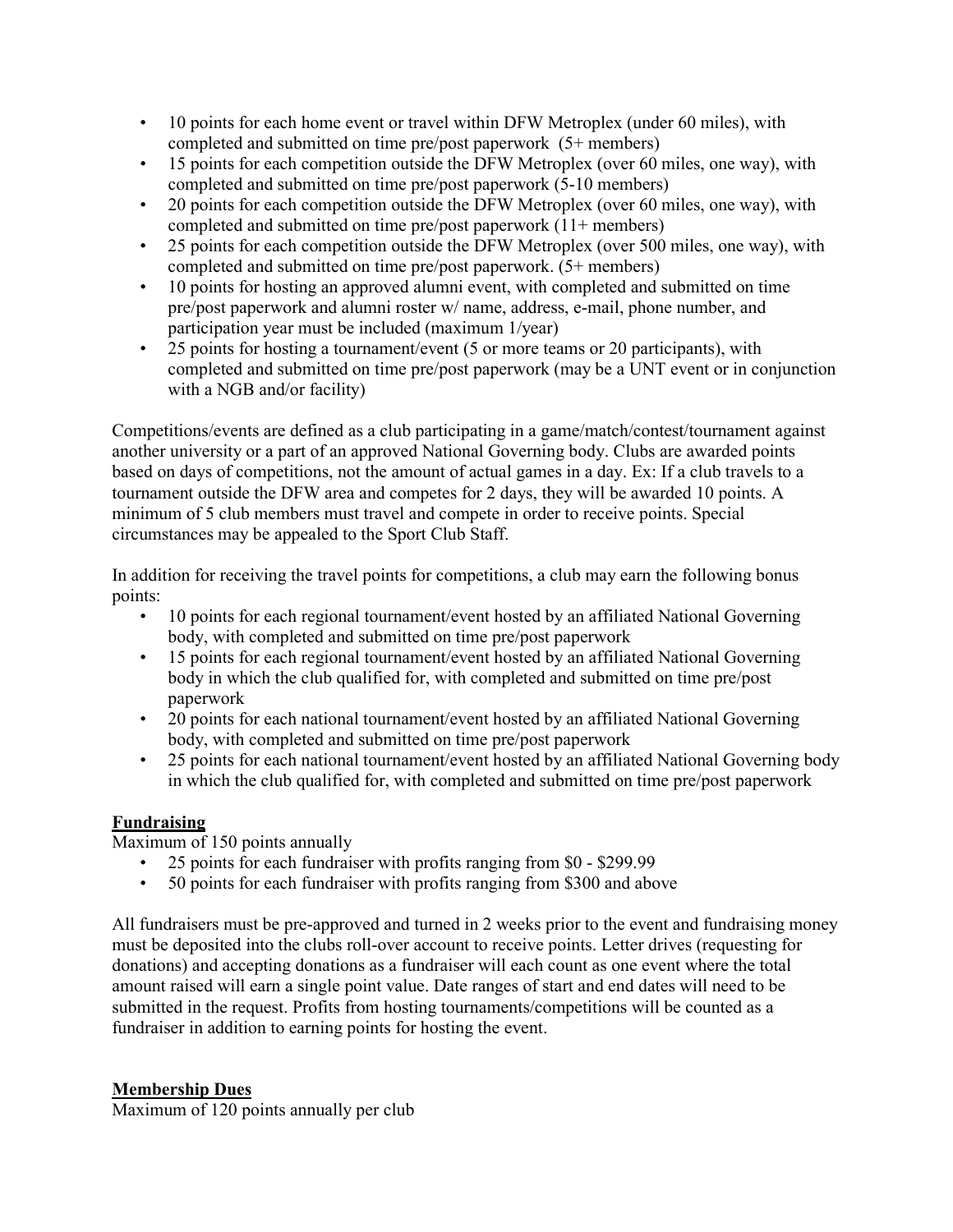- 20 points =  $$1-$24$
- 40 points =  $$25-$49$
- 60 points =  $$50-$99$
- 80 points =  $$100-\$199$
- $100 \text{ points} = $200 $299$
- 120 points =  $$300 +$

Dues must be included in the clubs constitution and the amount submitted to the Sport Club Graduate Assistant at the beginning of the school year.

#### **League Fee (Team)**

Maximum of 60 points annually per club

- 10 points =  $$1- $24$
- 20 points =  $$25-$49$
- $30 \text{ points} = $50 $99$
- $40 \text{ points} = $100 $199$
- $50 \text{ points} = $200 $299$
- 60 points =  $$300 +$

The league fee must be the team fee for an approved collegiate national governing body.

#### **Community Service**

Maximum of 100 points annually

- 10 points for each community service event the club is involved with. The event must be approved by the Sport Club Coordinator 2 weeks prior to the event. A minimum of 5 club members must be involved.
- 10 points for the club participating in the Big Event or Make a Difference Day or Freshman Move In. A minimum of 5 club members.
- 5 points per person for volunteering to help at the event of another Sport Club.
- Sport Club Food Pantry drive
	- 1 point will be awarded for every 1 pound of items donated on the approved Food Pantry list
	- The winning club will receive 10 bonus points. Second place will receive 5 bonus points. Bonus points may exceed the maximum of 100 points total.

#### **Paperwork**

• 5 points – OrgSync registration (10 points max, Fall and Spring)

All forms must be completed and submitted prior to the deadline to receive points.

#### **Spirit Points**

Maximum of 50 points annually

• 5 points for each Sport Club event attended. A minimum of 3 club members must attend to earn points.

The Spirit points form must be completed and submitted one week after the event. The form must be signed by either the hosting club competing officer or club representative or Rec Sports staff member to receive points.